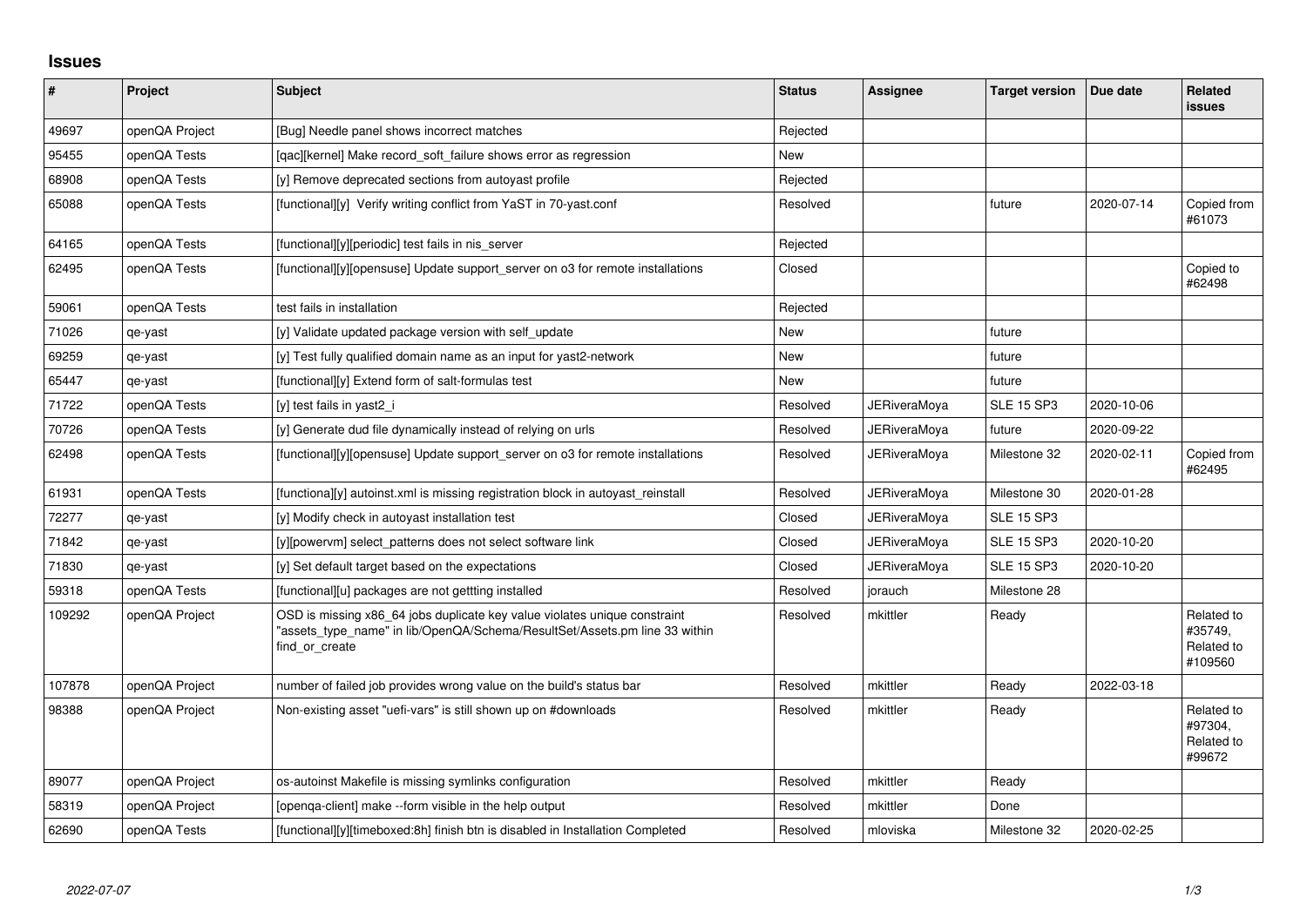| ∦     | <b>Project</b> | <b>Subject</b>                                                                                      | <b>Status</b> | Assignee | <b>Target version</b> | Due date   | Related<br><b>issues</b>                      |
|-------|----------------|-----------------------------------------------------------------------------------------------------|---------------|----------|-----------------------|------------|-----------------------------------------------|
| 68146 | openQA Project | Implement colored and interactive logs                                                              | Resolved      | okurz    | future                |            | Related to<br>#34978,<br>Related to<br>#16180 |
| 54041 | openQA Project | test terminates in openqa in scenario with raid partitioning                                        | Resolved      | okurz    |                       |            |                                               |
| 65891 | openQA Tests   | [functional][y] fix first_boot on ipmi                                                              | Resolved      | oorlov   | <b>SLE 15 SP2</b>     | 2020-05-19 |                                               |
| 64731 | openQA Tests   | [functional][y] generate TW image with wicked and use it in yast2_cmdline and nis MM<br>test suites | Resolved      | oorlov   | future                | 2020-05-19 | Copied from<br>#61901                         |
| 59939 | openQA Tests   | [functional][y] first entry in product selection list is not highlighted on s390                    | Resolved      | oorlov   | Milestone 30+         | 2019-12-03 |                                               |
| 57743 | openQA Tests   | [functional][y][timeboxed:8h] test tries to reboot when poweroff is given in shutdown               | Resolved      | oorlov   | Milestone 29          | 2019-10-22 | Related to<br>#58127                          |
| 71896 | openQA Tests   | [y] Expert partitioning framework refactoring                                                       | Rejected      | riafarov | future                |            |                                               |
| 70693 | openQA Tests   | [y][fast] test fails in validate mirror repos                                                       | Resolved      | riafarov | <b>SLE 15 SP3</b>     | 2020-09-08 |                                               |
| 70228 | openQA Tests   | [y] restore checkmedia tests in YaST group for virtualization                                       | Resolved      | riafarov | <b>SLE 15 SP3</b>     | 2020-09-08 |                                               |
| 68515 | openQA Tests   | [y] iscsi_client wont be fixed in SLE15SP2                                                          | Rejected      | riafarov | <b>SLE 15 SP3</b>     |            |                                               |
| 68152 | openQA Tests   | [y] Revert Negative Lookhead for 'nothing provides /bin/sh'                                         | Resolved      | riafarov | <b>SLE 15 SP3</b>     |            |                                               |
| 66043 | openQA Tests   | [functional][y][hyperv] test failing in shutdown needs investigation                                | Rejected      | riafarov | Milestone 35+         | 2020-05-19 |                                               |
| 65882 | openQA Tests   | [functional][y][sporadic] test fails in first_boot cant finish because guess disabled guest         | Rejected      | riafarov | Milestone 33          |            |                                               |
| 65858 | openQA Tests   | [functional] ppc64le iso is not bootable                                                            | Rejected      | riafarov |                       |            |                                               |
| 61100 | openQA Tests   | [functional][y] test fails in scc registration                                                      | Resolved      | riafarov |                       |            |                                               |
| 60230 | openQA Tests   | [functional][y] test fails in system role                                                           | Resolved      | riafarov | Milestone 30          |            | Related to<br>#60041                          |
| 59411 | openQA Tests   | [functional][y] betawarning appears for every selected product onSLE 15 sp2 "full"<br>installer     | Rejected      | riafarov | Milestone 29          | 2019-12-03 |                                               |
| 59312 | openQA Tests   | [functional][y] could not resoly repos urls                                                         | Rejected      | riafarov |                       |            |                                               |
| 59309 | openQA Tests   | [Functional][y]test fails in verify_ext4                                                            | Rejected      | riafarov |                       |            |                                               |
| 59012 | openQA Tests   | [functional][y] test fails in yast_sysconfig                                                        | Resolved      | riafarov |                       |            |                                               |
| 57749 | openQA Tests   | [functional][y] apply solution for yast2_snapper_ncurses as it does for Tumbleweed                  | Rejected      | riafarov | Milestone 30+         | 2019-11-19 | Related to<br>#56255                          |
| 55964 | openQA Tests   | [functional][y] test fails in scc_registration because of missing step                              | Rejected      | riafarov |                       |            |                                               |
| 55949 | openQA Tests   | [functional][y] yaml schedulers are not found                                                       | Resolved      | riafarov |                       |            |                                               |
| 72274 | qe-yast        | [y] nfs mount timeout investigation                                                                 | Rejected      | riafarov | <b>SLE 15 SP3</b>     |            |                                               |
| 71608 | qe-yast        | [y] post fail hooks fails with script timeout, no logs collected                                    | Closed        | riafarov | <b>SLE 15 SP3</b>     | 2020-10-20 |                                               |
| 70546 | qe-yast        | [y] Remove soft fail for bsc#1175374                                                                | Closed        | riafarov | <b>SLE 15 SP3</b>     |            | Related to<br>#70174                          |